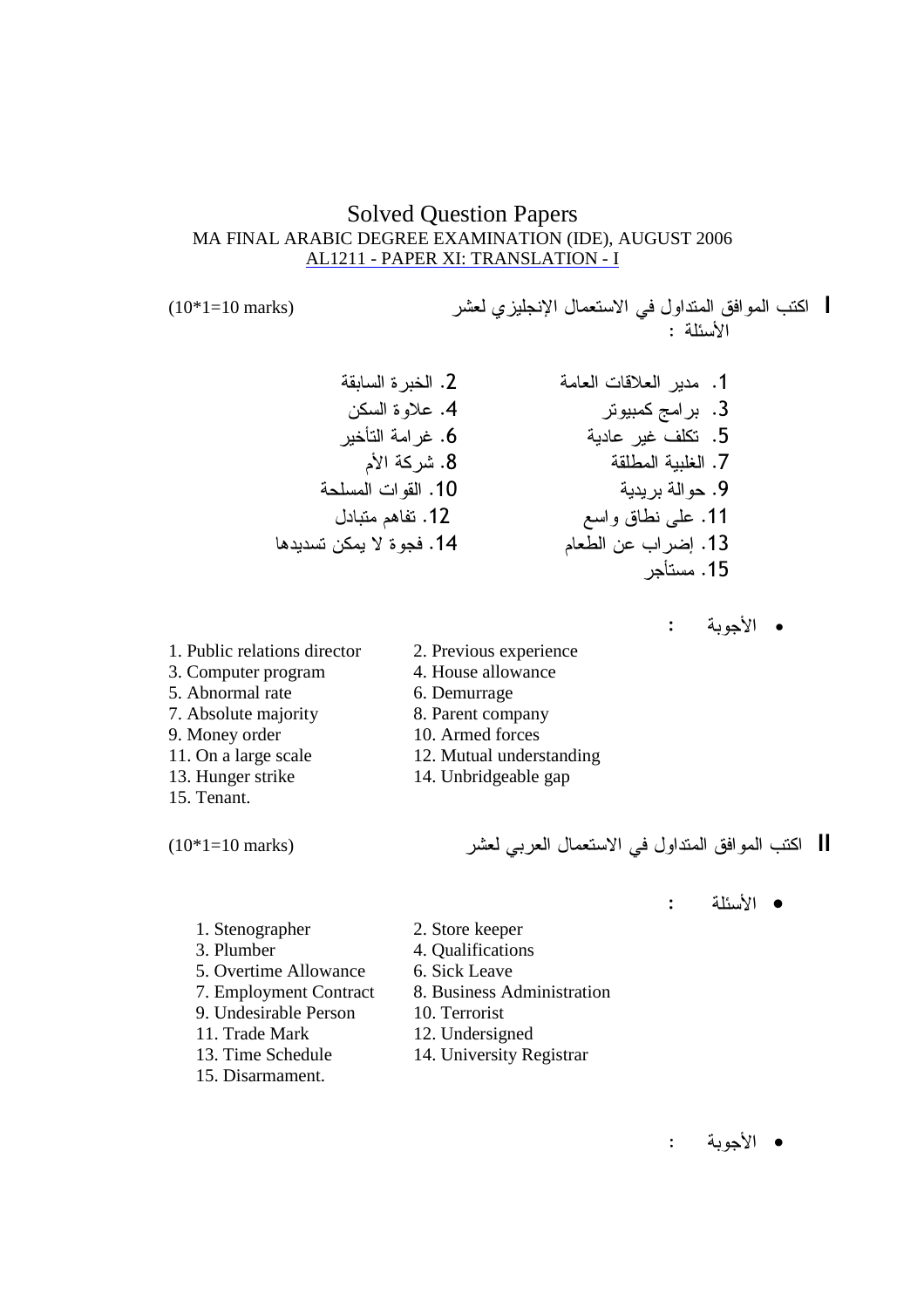||| اكتب أصول الترجمة من الإنجليزية إلى العربية مع الأمثلة لثلاثة  $(3*5=15 \text{ marks})$ 

: Affirmative Past Perfect .1 يترجم الفعل الماضـي الكامل المثبت بـــ "كان" + "قد" + الماضـي (كان قد در س) أو بـــ "قد" + الماضـي (قد درس) أو الماضي فحسب خاصة في الجمل المنفية الاستفهامية. مثال: I <u>had written</u> the letters before he arrived (كنت قد كتبت الرسالة قبل وصوله)

: Negative Present Indefinite .2 في ترجمة المضار ع المطلق المنفي إلى العربية، يترجم not بــــ "لا" أو بــــ "ما" النافية ثم الفعل بالمضار ع ولا نرجمة لــــ do, does ، أو يترجم الفعل مع do, does بالمضارع. مثال : The by-election results <u>do not indicate</u> that she can sweep the polls again (لا تشير نتائج الانتخابات الفرعية أنها سوف تكتسح الأصوات مرة أخرى )

: Interrogative Present Perfect Continuous .3 في المضارع الكامل المستمر الاستفهامي، يترجم has, have بـــ "هل" أو "أ" و been والفعل مع ing بالفعل المضار ع. مثال : ? <u>Has it been playin</u>g an important role in the country's foreign trade (هل نلعب دورا هاما في تجارة البلاد الخارجية )

: Negative Interrogative Past Continuous .4 تضاف "أ" قبل كان ثم يترجم not بـــ "لا" ثم المضار ع المستمربالمضار ع (أكان لا يعمل) ، أو بعد زيادة "أ" ينرجم not بــــ "لم" و was بمضارع كان (ألم يكن يعمل). مثال : ? <u>Were women not taking </u>an active role in about all fields in Pakistan (أكانت المرأة لا تعمل بدور نشيط في جميع المجلات في باكستان ؟ )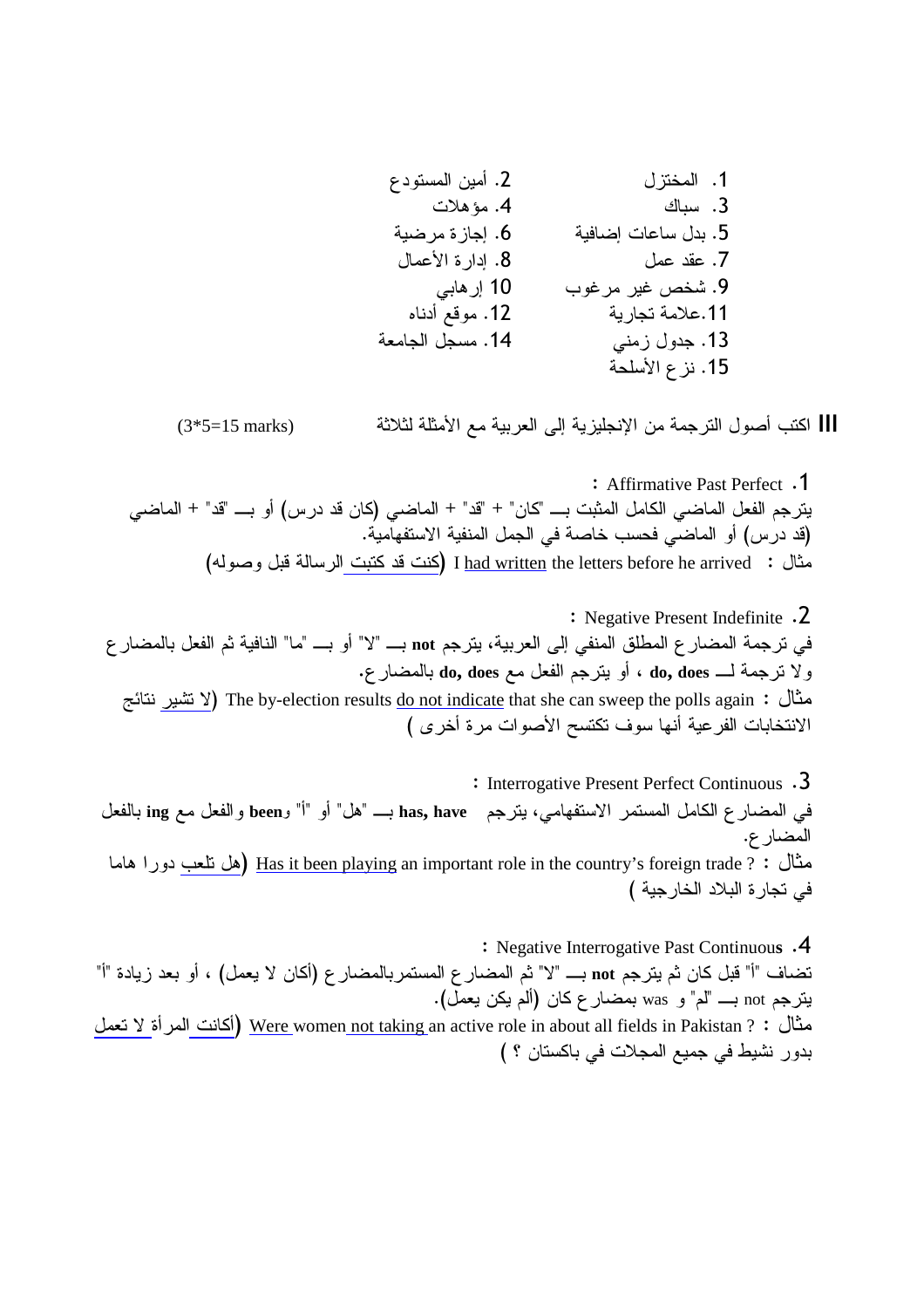: Affirmative Present Continuous .5 نثمير المضارع المستمر المثبت إلى عمل مستمر وقت التحدث. يترجم الفعل المضارع مع ألفاظ وظروف تعطي معنى الاستمرار مثل ما زال ، لم يزل ، دام ، حاليا ، الأن . مثال : He<u> is now trying</u> to present himself as a mature national leader ( يحاول الآن تقديم نفسه كز عيم قومي ناضج متكامل)

: Interrogative Present Perfect .6

يترجم has, have في المضـار ع الكامل الاستفهامي بــــ "أ" أو "هل" ثم الفعل بالماضـي ، و لا يستعمل "قد" مـع هذا الفعل.

مثال : 9 <u>Has she changed s</u>ince then or <u>has</u> your stand on the subject <u>changed (</u> هل تغيرت منذ ذلك الوقت أم تغير موقفك حول الموضوع ؟)

- (2\*10=20 marks) \$
 26 
E- ( (=
 . IV
	-

1 :  •

#### **Death Certificate**

Name and Surname of the deceased in full: Ibrahim Kunju Age  $: 70$ Sex : Male Nationality : Indian Religion : Islam Date & Time of death : 23<sup>rd</sup> December Nineteen Ninety Place of Death : Residence Reason for death : Illness, as per forensic medical report no. 789/90-Proximate cause: Heart attack Cause that led to proximate cause, if any : High blood pressure Other Causes that contributed to death but not connected with proximate cause : Diabetes Date of registration in the register of deaths: 23/12/1990, Central Registry no. 1839/90 Issued on 24<sup>th</sup> December 1990 Head of the Department of Central Registry (Seal & Signature) 1 : 
 •

- 
- شهادة الوفاة

: إبراهيم كنجو اسم المتوفى ولقبه الكامل 70 : : ذكر الجنس : هندي الحنسبة الديانة المسلم: مسلم: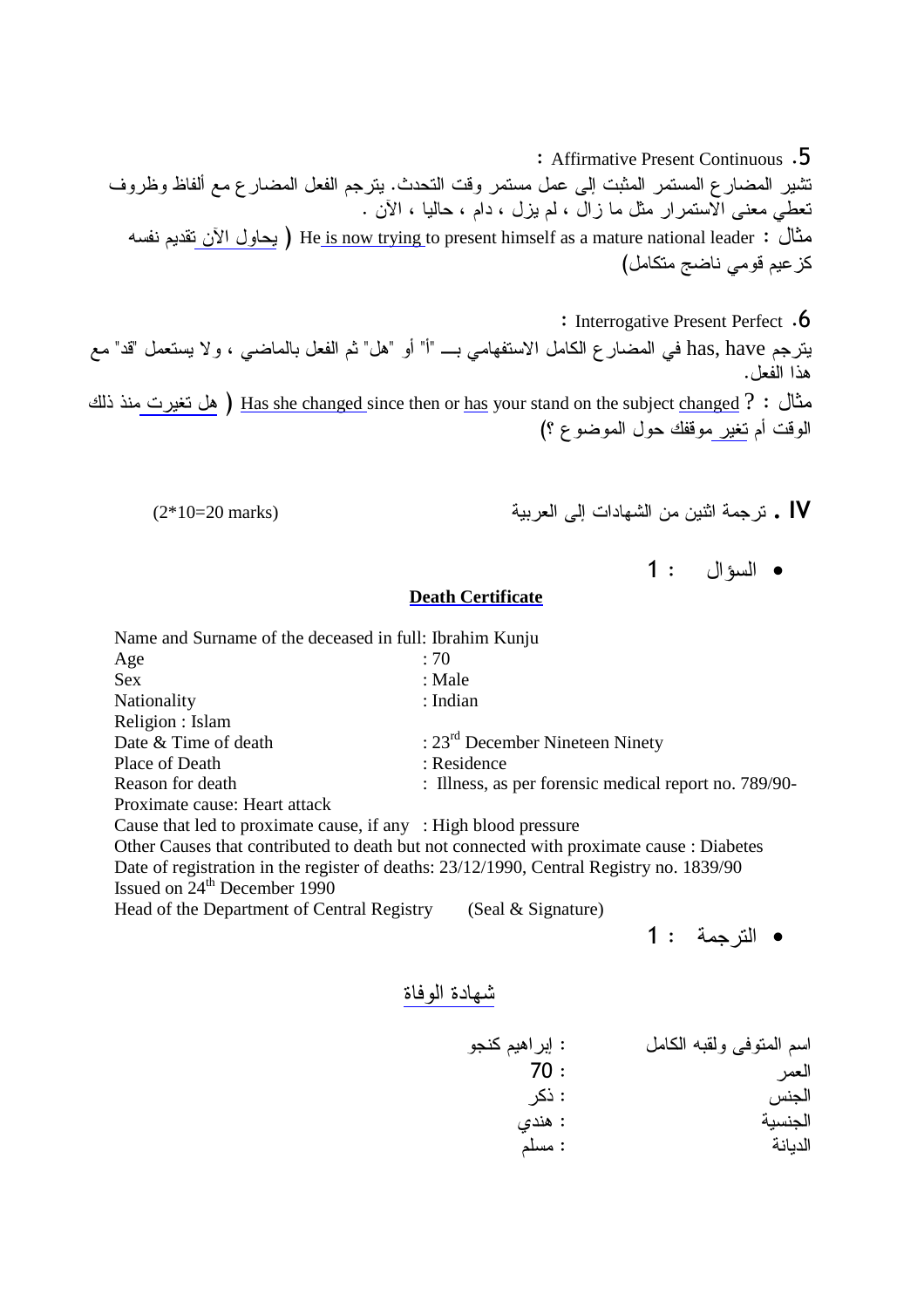( %-) 1 \$ E- ( (- K=
 : %
 ) O : %
 ( Q : 90/789 /! )- # \$ %
 \$ \$ #
 \$
 : -\$
 \$ 
 /
 -.5 : (6 -\$
 \$ 26 8 
 0 C\$
 : -\$
 \$\$ !") E C %
 2 ) ) H&8 0 1990/12/23: 
 \$ O 1839 : 
 \$ /! 1990/\$/24 
0 ( /&
 1!
) 
 \$- C 2 :  •

#### Marriage Certificate

Trivandrum Mahall Jama'ath, Pettah, Trivandrum Date : 10-01-2005 This is to certify that the marriage of Tahira K.P., d/o Mohammed K.P., Subaida manzil, Pettah, Trivandrum was solemnized on Sunday 2<sup>nd</sup> January, 2005 on the presence of Trivandrum Mahall Qadi and is registered in the Trivandrum mahall Register as Sl. No. 5 of 2005 on page no. 75 Qadi, Trivandrum mahall jama'th, Pettah, Trivandreum, Kerala, India. (Signature & Seal)

2 : 
 •

 

جماعة محل بيتاه، ترفاندر ام التاريخ :10/1/10/ 2005 بهذا يشهد بأنه قد تم عقد زواج السيدة/ طاهرة ك.ب. ابنة محمد ك.ب. ، المقيمة في منزل زبيدة بـــبيتاه في ترفاندر ام، وذلك في اليوم الأحد الموافق 2 يناير 2005 بحضور قاضي محل ترفاندر ام كما تم تسجيله في سجل محل ترفاندر ام تحت رقم متسلسل :5 لعام 2005 على صفحة رقم 75. قاصی جماعة محل بیتاه، ترفاندرام، کیر الا، الهند (التوقيع والختم)

3 :  •

United Arab Emirates Ministry of Interior Driving Licence-Private

No. : 086407 Name : Muhammed Ahmad Siddiqi Nationality : Indian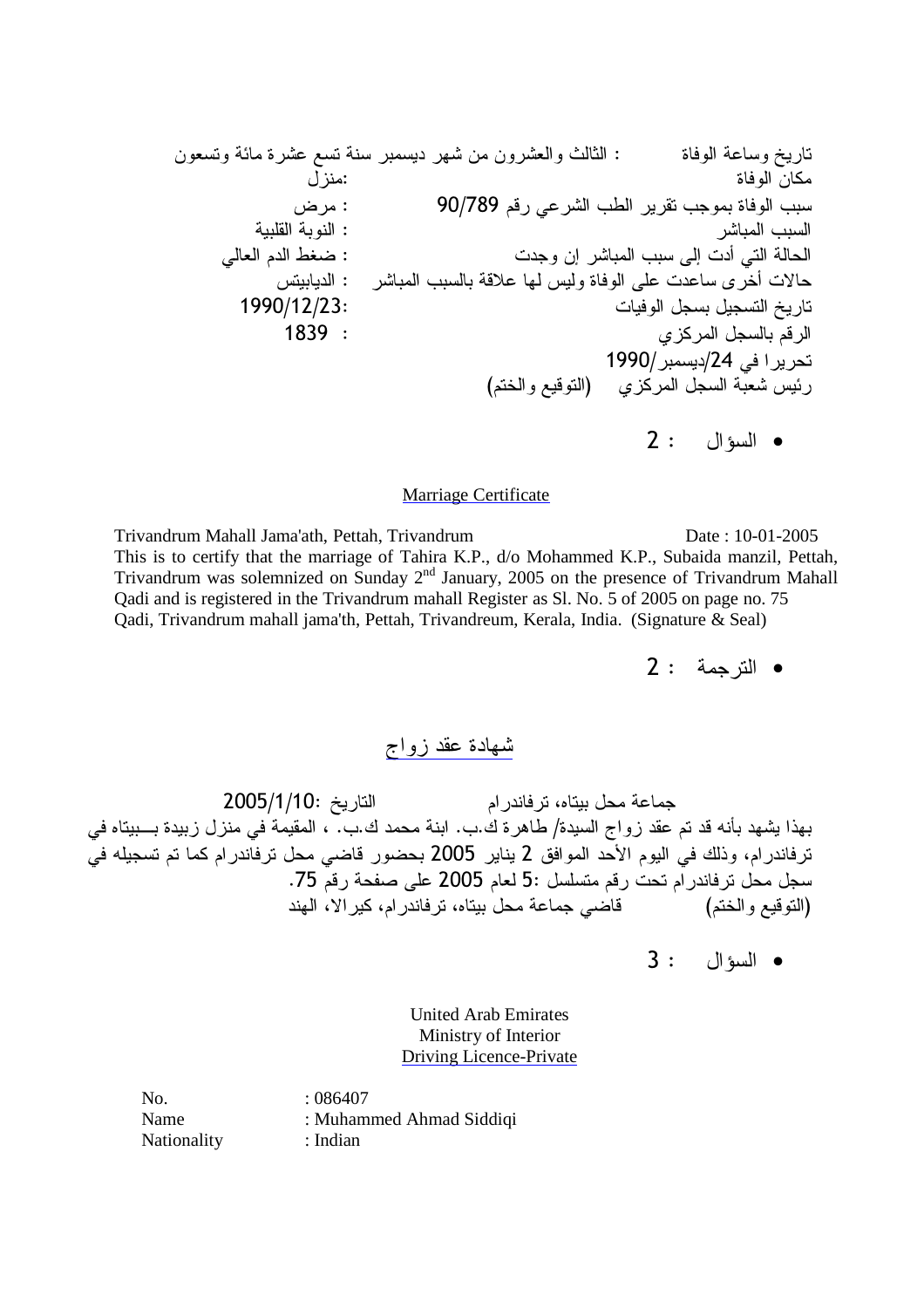Profession : Engineer Date of Issue  $: 1<sup>st</sup>$  January 2008 Date of Expiry  $\qquad$  : 31<sup>st</sup> January 2008 Address : 8/736, Dubai, UAE Bllod Group : A+ Types of vehicle authorized to drive: 1) motor cycle 2) private vehicle 3) heavy vehicles 4) mini bus 5) heavy bus 6) light equipment 7) heavy equipment This square is not perforated. Show the type of vehicles authorized to drive  $1 \ 2 \ 3 \ 4 \ 5 \ 6 \ 7$ 

(Signature of the Licensing Authority & office seal)

3 : 
 •

الإمار ات العربية المتحدة وزارة الداخلية رخصة سوق : خصوصية

| 086407:                                        | الرقم                           |
|------------------------------------------------|---------------------------------|
| : محمد أحمد صديقى                              | الأسم                           |
| : هندی                                         | الجنسية                         |
| : مهندس                                        | المهنة                          |
| $2005/2/1$ :                                   | تاريخ الإصدار                   |
| 2008/01/31:                                    | تاريخ الانتهاء                  |
| : 736/8، دبي ،الإمارات العربية المتحدة         | العنوان                         |
| $\mathrm{A}_{^{+}}:$                           | فصيلة الدم                      |
|                                                | أصناف المركبات المصرح بقيادتها: |
| 2. سيارة خصيصة    3.سيارة ثقيلة    4. باص خفيف | 1. در اجة نارية                 |
| 6. جهاز میکانیکی خفیف 7. جهاز میکانیکی ثقیل    | 5. باص ثقيل                     |
| المخرمة نبين أنواع المركبات المصرح بقيادتها    | المربعات غير                    |
| $-5+$                                          | $-4$ 3 2 1                      |
|                                                | (توقيع سلطة الترخيص وختم رسمي)  |

4 :  •

Ministry of Public Health Department of Preventive Health Birth certificate

| Name                       | : Mohammed Ahmad Siddiqi                                 |
|----------------------------|----------------------------------------------------------|
| Sex                        | : male                                                   |
| Date of Birth (in figures) | : 15/10/1980                                             |
| Date of Birth (in words)   | : fifteenth October One Thousand Nine Hundred and Eighty |
|                            |                                                          |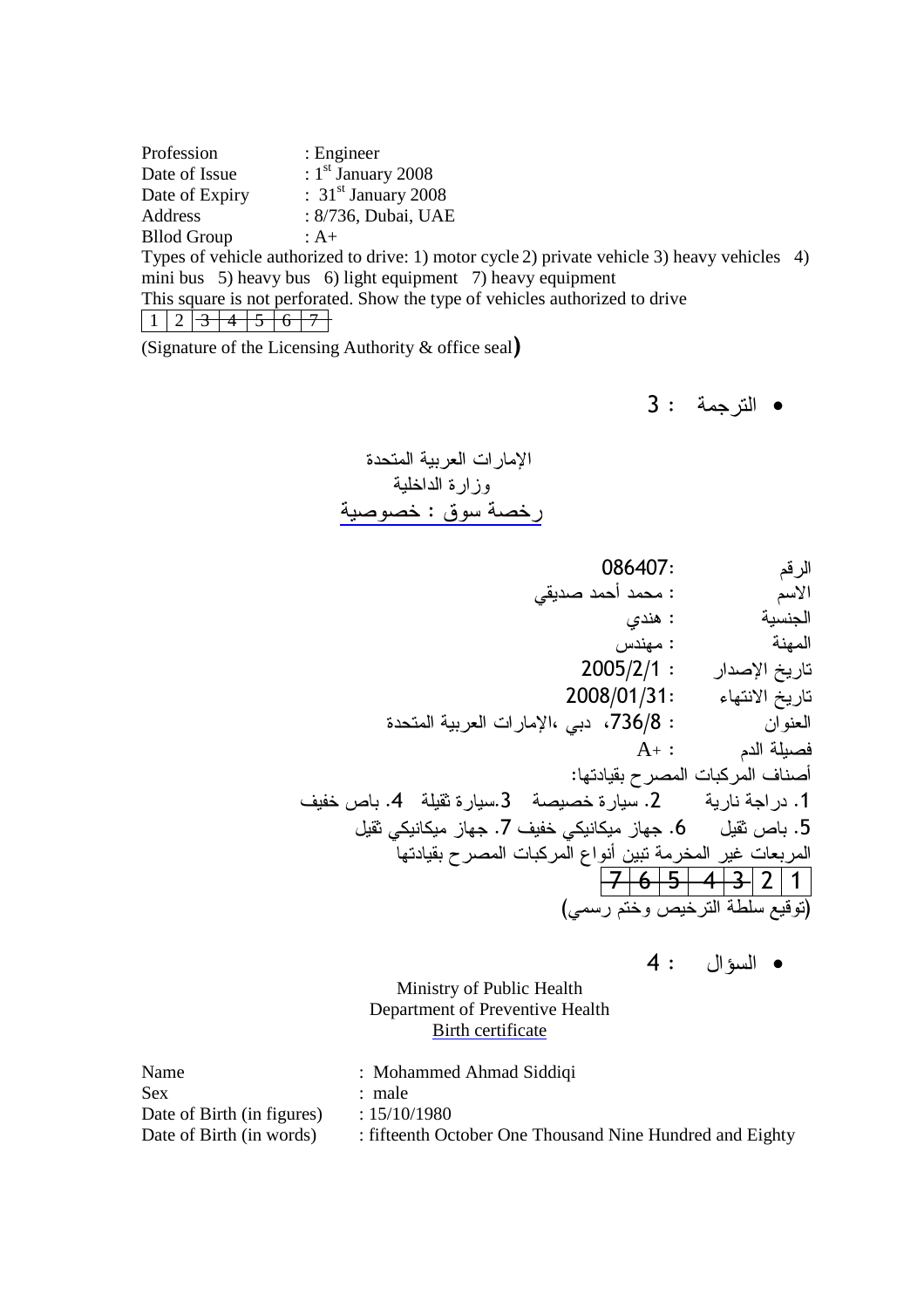| Place of Birth   | : Silchar                                                   |  |  |  |
|------------------|-------------------------------------------------------------|--|--|--|
| Name of Father   | : Muhibbul Haq Choudhari - Religion : Islam - Nationality : |  |  |  |
| Indian           |                                                             |  |  |  |
| Name of Mother   | : Zulaika - Religion : Islam - Nationality : Indian         |  |  |  |
| Registration No. | :1675/1980                                                  |  |  |  |
| ID No.           | : 684/D                                                     |  |  |  |

Certified that the above is a true copy of an entry in the register of birth of the preventive Health Department in this state.

Director of Preventive health (Signed & Office seal) - Registrar

4 : 
 •

 
 0>
 % !
 0>
 %
6 

 #> 08 0 : / جن*س* : ذکر الجنس  $\sim$ تاريخ الميلاد بالأرقام  $\sim 1980/10/15$ ناريخ المميلاد بالحروف: خامس عشر أكتوبر سنة تسع عشرة مائة والثمانون : "
 ( شودري– الديانة: مسلم – الجنسية : هندي 0
 0 : 

 / 3 : U :
 U & : %

 / 1980/1675: ,<br>رقم التسجيل .  $\mathcal{A}$ 684  $\mathcal{B}$ دى. الرقم الشخصي يشهد أن ما ورد أعلاه هو نقل صحيح من سجل المواليد إدارة الصحة الوقائية بهذه الولاية. .<br>(توقيع مدير الصحة الوقائية وختمه) مسئول التسجيل

----------------------------------------------------------------------------------------------------------------

3.2 الترجمة 1 ، أغسطس 2007

MA FINAL ARABIC DEGREE EXAMINATION (IDE), AUGUST 2007 AL1211 - PAPER XI: TRANSLATION - I

(10\*1=10 marks) %&'( )\* +   ,- .I

$$
(10*1=10 \text{ marks})
$$

• الأسئلة : 1. مؤهلات علمية 2. تأشيرة مرور %0

 .4 #\$ C4
 / ) .3 /E
 T\$8 .6 0 

#
 .5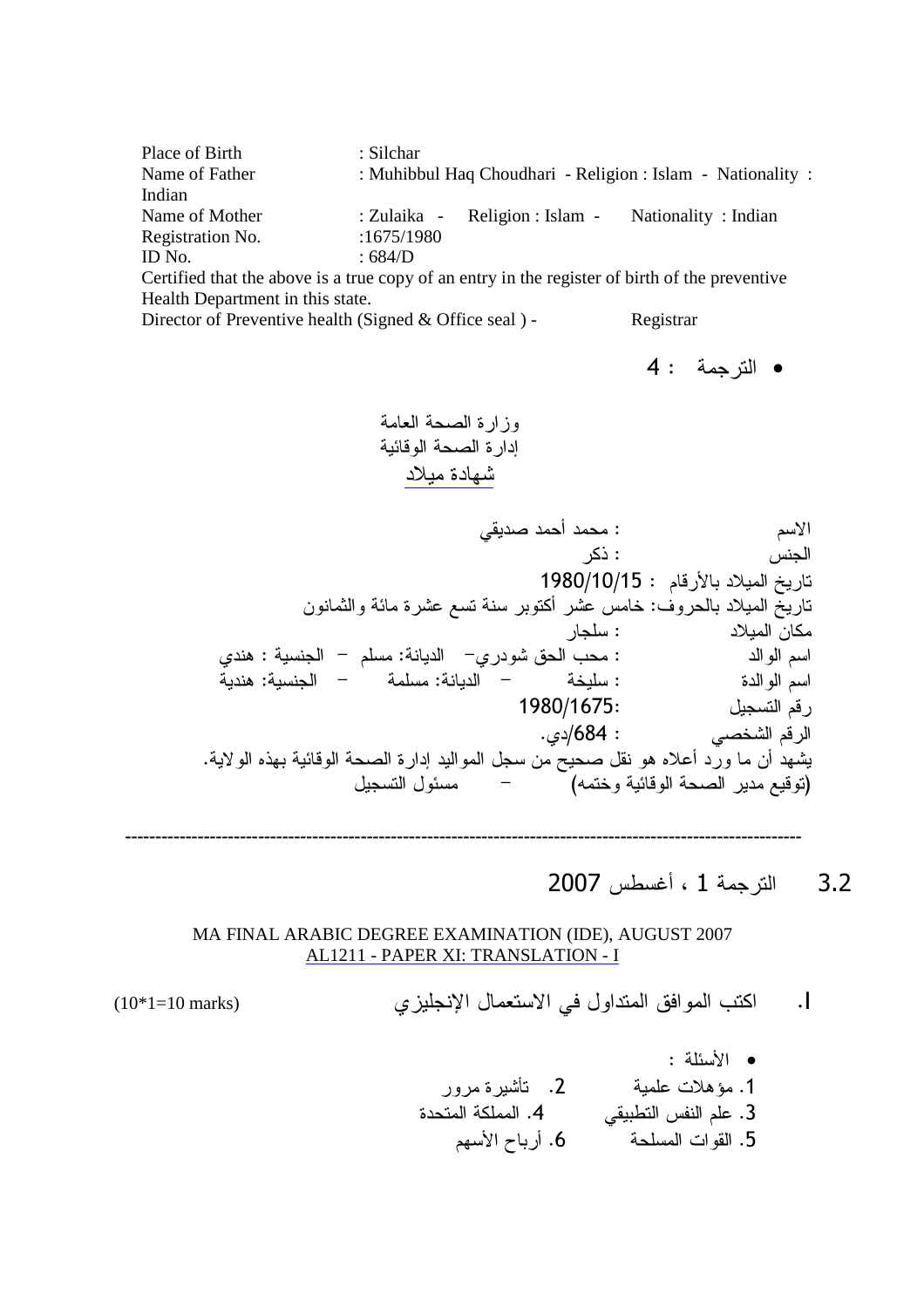• الأسئلة:

- 1. Minister without portfolio
- 3. Bankrupt
- 5. AIDS
- 7. Joint Communiqué
- 9. British Airways
- 11. Due Date
- 13. Computer Programmer
- 15. Architect.
- 2. Capital Assets
- 4. Stock exchange
- 6. Top priority
- 8. United Nations
- 10. Executive Director
- 12. Economic Sanctions
- 14. Behavioral science

• الأحوية : وزير بلا وزارة – موجودات رأسمالية – مفلس – بُورصة – متناذرة العوز المناعي المكتسب – أولية عالية – بلاغ مشترك – الأمم المتحدة – الخطوط البريطانية – مدير إداري – تاريخ الاســـتحقاق – مرســـومات اقتصادية – مبرمج الكمبيوتر – علم السلوك – مهندس معماري

.<br>|||. أجب عن الأسئلة الآتبة

- الأسئلة: 1. ما المراد بالترجمة ؟ وما هي الفوائد من دراسة فن الترجمة ؟ 2. ما هي أنواع الترجمة ؟
	- الأجوبة :

1. الترجمة: هي إعادة كتابة موضوع معين بلغة غير اللغة التي كتبت بها أصلا. الترجمة فن من الفنون النطبيقية، وميدانه لغات البشر المختلفة، وهدفه تحقيق بين متكلميّ تلك اللغة، وإيصال ما ينتجه متكلمو لغة ما في شتى المجالات التي تستعمل فيها اللغة إلى متكلمي لغة أخرى. وعند رومـــان جاكوبســـون اللغـــوي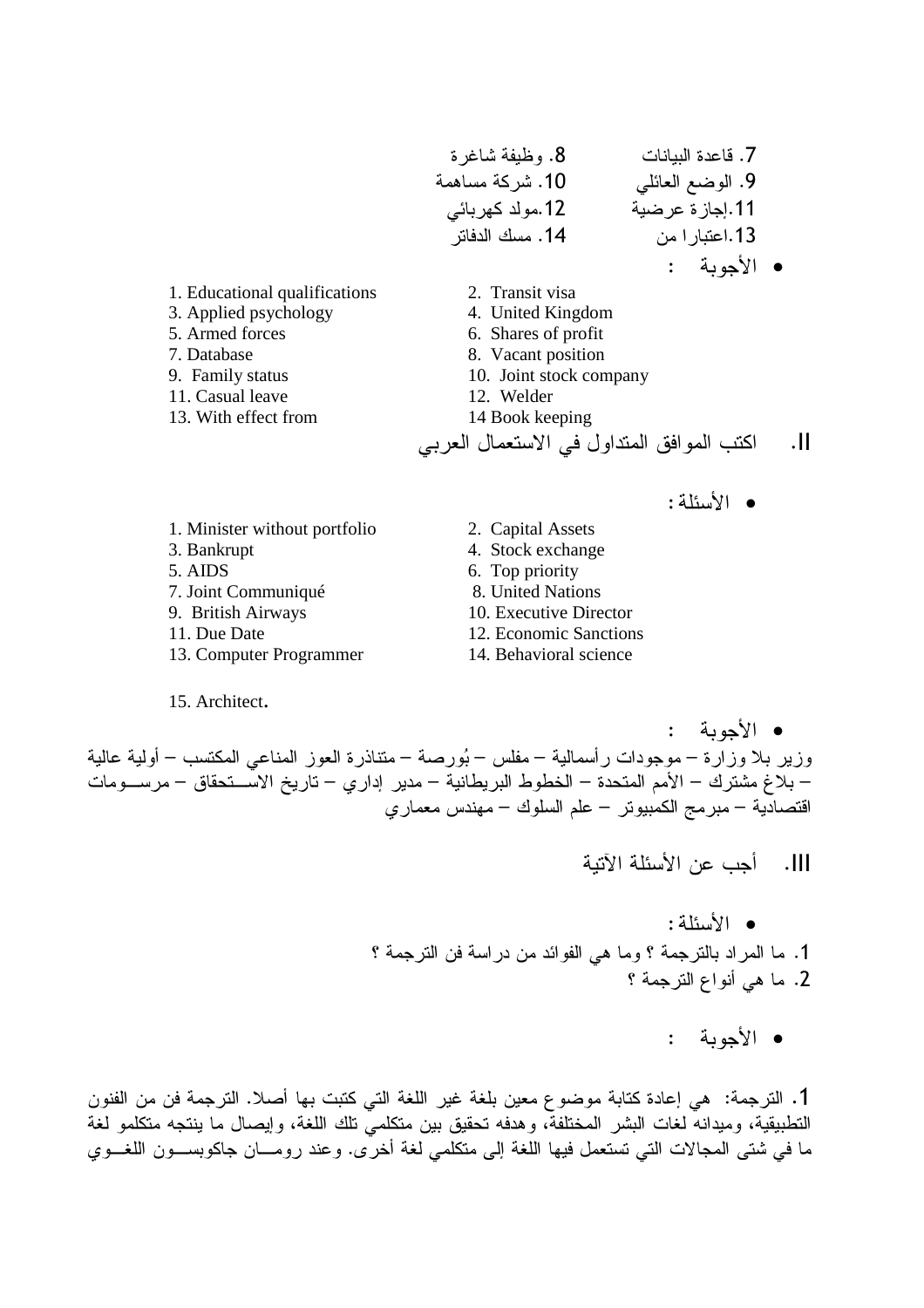Roman Jakobson الترجمة مظهر من مظاهر السلوك اللغوى عند الإنسان. الترجمة عملية بدأت في بسادئ الأمر بالإشارة، ثم صارت فنا لكون اعتمادها على الأذواق، ثم صارت علما، وخضعت للقواعد والنواميس. تعتبر الترجمة منذ القدم، نافذة للتطلع إلى علوم الأمم الأجنبية وأدابها. ولذلك اهتمت بها كل أمة ودولة حسب متطلباتها وقدراتها في كل عصر . كانت الترجمة لها الفضل الأكبر في تقصير المســـافات الفكريــــة بـــين الشعوب والحواجز اللُّغوية بينها وإيصال اكتشاف علمية وفنية إلى بعضُّها البعض مما يمهد الطريق لتزاوج الحضار ات. ولقد تعاظمت أهمية الترجمة في العصر الحديث، في مجالات العلوم والتكنولوجيـــات والأدبّ والتجار ة والسياسة والاقتصاد والثقافة.

- 2. أنواع الترجمة: للترجمة أنواع ثلاثة رئيسية، وهي:
- 1. الترجمة التلخيصية الحرة Free Abridged Translation : وهي أن يستوعب المترجم نصا في لغة من عنده ربما نكون مغايرة ومخالفة للنص الأصلي ويحذف ويترك ما لم يستسغه عقله. وهـــي تر جمة في إيجاز كلام طويل.
- 2. الترجمة اللفظية Literal Translation: وهي أن يتناول المترجم كل جملة مـــن الـــنص Source Language ويترجم كل كلمة بما يعادله أو يساويه في اللغة المترجم إليها Target Language.
- 3. الترجمة المعنوية الفنية المعيارية Standard Professional Translation: وهي أن يقـــرأ المتـــرجم النص قبل بدأ الترجمة يعرف منها قصد الكاتب واتجاه تفكيره، ثم يدير المعنى في ذهنه حتـــي تتكون العبارات للترجمة. ثم يبدأ الترجمة، ولا يلتزم أن يكون عدد الكلمات في جملتـــه مثـــل عددها في النص المترجم منه.
	- IV. ترجم شهادتين اثنين إلى اللغة العربية. **1** : السؤال : 1

In the Name of God, the Most Merciful, the Most Compassionate He taught man what he knew not (Emblem of Aligarh Muslim University) Master of Arts

This is to certify that ------, Roll No. ---------- obtained the Degree of Master of Arts in this University in the Examination of 19-- in ----- and that he/she was placed in the ---- division. Vice Chancellor

**Aligarh Muslim University** Aligarh, Dated : ----------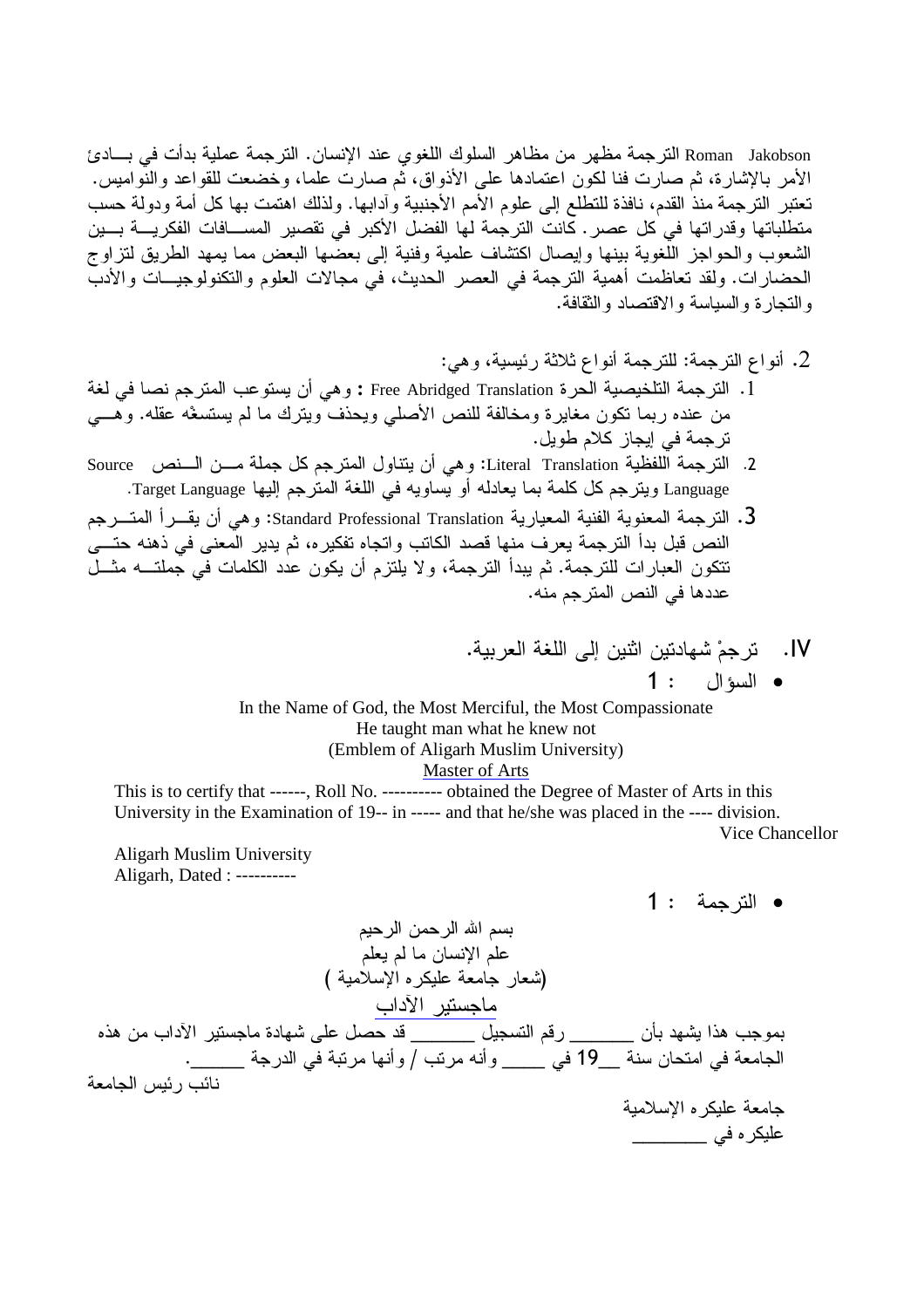2 :  •

Suhail Abdullah Post Box No.:458 Dubai, UAE  $25<sup>th</sup>$  June '06

The Manager, The British Bank of the Middle East, Dubai, UAE.

Sir, Sub: Travellers Cheques. Ref : Current Account No. 1001

I am going on a visit to the United States of America and intend to stay there for a few weeks. I will be glad if you could kindly issue me travelers cheques for US \$50000/- (US Dollars fifty thousand only). The balance in my above mentioned account is sufficient to cover this. As I am scheduled to leave next Sunday, your immediate action in this matter will be highly appreciated. Thanking you Yours truly

(Suhail Abdullah)

2 : 
 •

سهل عدد الله

 $458$  .  $-$  .  $\mu$ دبي – الإمار ات العربية المتحدة المستخدم المستخدم المستخدم من 2006 ويونيو 2006 . السيد/ مدير البنك البريطاني للشرق الأوسط المحترم دبي – الإمار ات العربية المتحدة

> بعد التحية ، الموضوع : شيكات سياحية الإشارة : حساب جاري رقم 1001

أريد زيارة الولايات المتحدة الأمريكية التي ستستغرق بضعة أسابيع هناك. ويسرني إذا ما تفضلتم بتزويدي بشيكات سياحية بقيمة قدر ها / 50,000 (فقط خمسون ألف) دو لار أمريكي والرصيد في حسابي المذكور أعلاه يكفي لتغطية هذا المبلغ. وبما أنني سأغادر يوم الأحد القادم، أقدر إجراءاتكم العاجلة بهذا الخصوص أحسن تقدير . ونقبلوا فائق الشكر والاحترام

(سهيل عبد الله)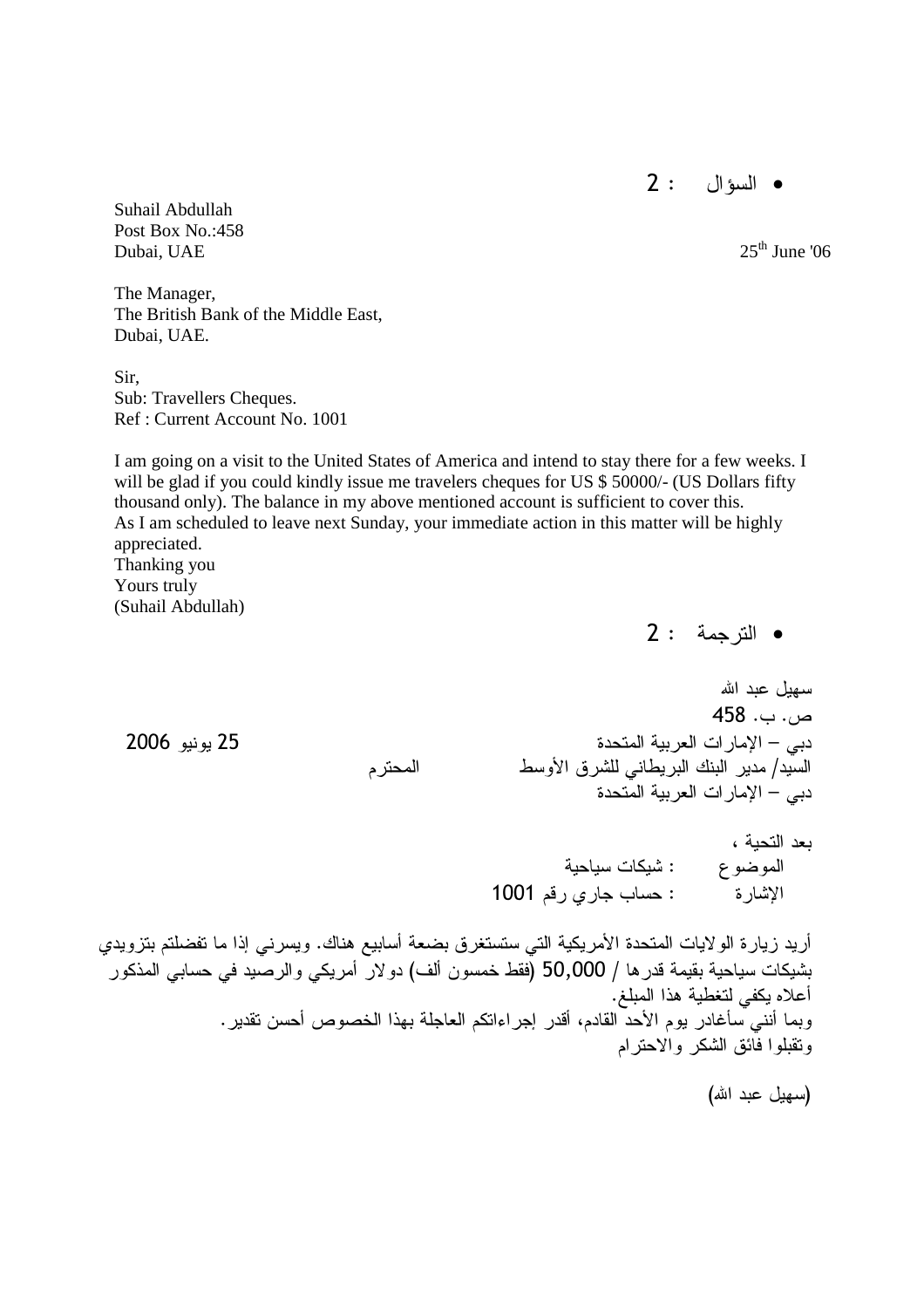3 :  •

Government of Kerala Department of Panchayath Certificate of Birth

(Issued under section 12 of the Registration of Births and Deaths Act, 1969) This is certify that the following information has been taken from the original record of birth, which is the register of --- Panchayath of Tehsil ---- of District ---- of Kerala state. Name : Sex : Date of Birth : Place of Birth : Registration No. : Date of Registration : Name of Father : Name of Mother Permanent Address : Nationality : Date : Signature of issuing authority Sub-Registrar of Births and Deaths, -----Panchayath (Seal) 3 : 
 • حكومة كبر الا ادار ة البلدبات شهادة ميلاد (أصدرت بموجب فقرة 12 من مرسوم تسجيل المواليد والوفيات لسنة 1969م) بموجب هذا يشهد بأن المعلومات الأتية مستخرجة من السجل الأصلي للمواليد الواردة في سجل بلدية \_\_\_\_

.<br>محصلية \_\_\_\_\_ محافظة \_\_\_\_\_ بولاية كير الا.<br>الاسم الجنس : الأسم : المسمى : الأسمى المسمى : : "
 ( : "
 O .<br>تاريخ التسجيل : O : /! : %

 /
 : 

 / اسم الوالدة :<br>الحنسنة : العنوان الدائم : في المستخدم المستخدم المستخدم المستخدم المستخدم المستخدم المستخدم المستخدم المستخدم المستخدم %>
 - 
 1! : O المسجل الفرعى للموآليد والوفيات ببلدية التاريخ<br>(الختم)

4 :  •

Mahallu Jama'at Beypore, Kozhikode, Kerala Marriage Certificate Date : ------

This is to certify that the marriage of Mr. ----, s/o ---, residing at Beypore mahallu with Miss. -- -,  $d$ /o ---- (complete address) has been solemnized on Sunday the  $15<sup>th</sup>$  June, 201 in the presence o Beypore mahallu Qadi and has been registered in the Beypore mahallu Marriage Register as Sl. No. --- of --- on page no.---. (Signature and Seal)

Beypore Qadi, Beypore mahallu, Kozhikode.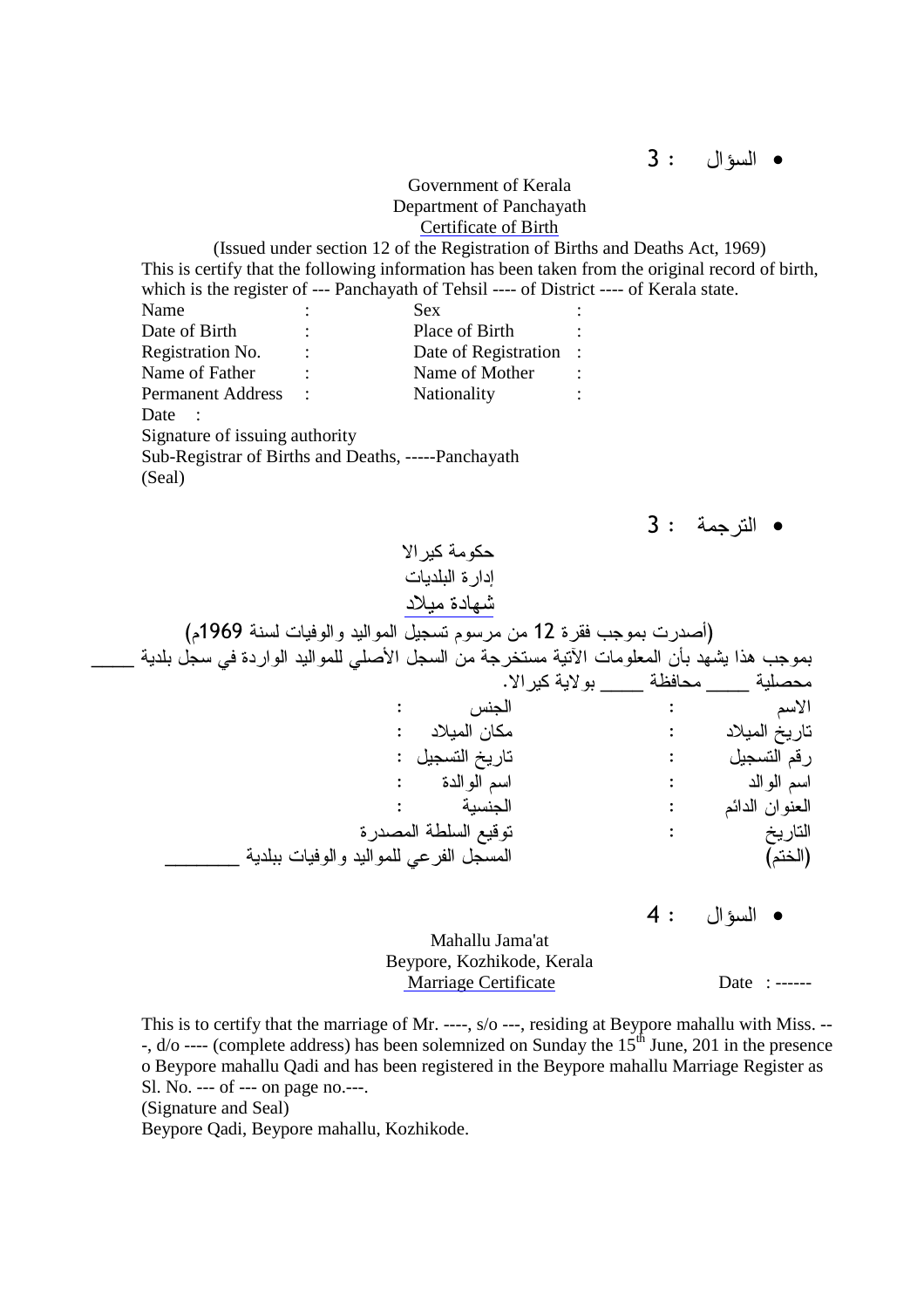4 : 
 •

جماعة محل بيبور ، كالكوت ، كيرالا \_شهادة عقد زواج الناريخ : \_\_\_\_\_\_ بهذا يشهد بأنه قد تم بموجب المراسم المتبعة عقد زواج \_\_\_\_\_ بن \_\_\_\_\_\_\_ المقيم بمحل بيبور بــــــــــــــــــــــ \_\_\_\_\_\_\_ بنت \_\_\_\_\_\_ المقيمة \_\_\_\_\_\_ (العنوان الكامل)، وذلك في يوم الأحد الموافق 15 يونيو 2001م بحضور قاضي محل بيبور كما تم تسجيله في سجل محل بيبور تحت رقم متسلسل \_\_\_\_لعام \_\_\_\_\_\_ على صفحة رقم \_\_\_\_\_\_. (التوقيع والختم ) قاضي جناعة محل بيبور ، بيبور ، كالكوت. ----------------------------------------------------------------------------------------------------------------

 $2008$  الترجمة 1 ، بونبو 2008

#### MA FINAL ARABIC DEGREE EXAMINATION (IDE), JUNE 2008 AL1211 - PAPER XI: TRANSLATION - I

&-'( 2 ) 
1 ,-  2 ) ,- .V

و الأمداني: سوق الأسهم– الأمم المتحدة – طباع مختزل – إعلانات تجارية – التأمين الاجتماعي – رخصة قيادة – بطاقة ائتمان – البر امج المسلسلة – كلمة المرور – المحكمة الاستئنافية – المخدر ات – قو ات الأمن – المصر ف الوطني – شركة محدودة للمقاولة – الحاسب الألي

• الأحوية :

Share market – United Nations – Stenographer – Commercial Advertisements – Social Insurance – Driving License – Credit Card – Serialized Programmes – Traffic Rule – Court of appeal – Drugs – Security Forces – National Bank – Limited Company for Contracts – Computer

.) 2 ) 
1 ,-  2 ) ,- .VI

## :
&0/ •

Ministry of finance - Passport Office - Transit Visa - Work Experience - Developed Countries - Qualifications - Play Cards - Expiry Date - Valid up to - Table Tennis - Indoor Stadium - Attender – A/C Room - Current Account - Double Room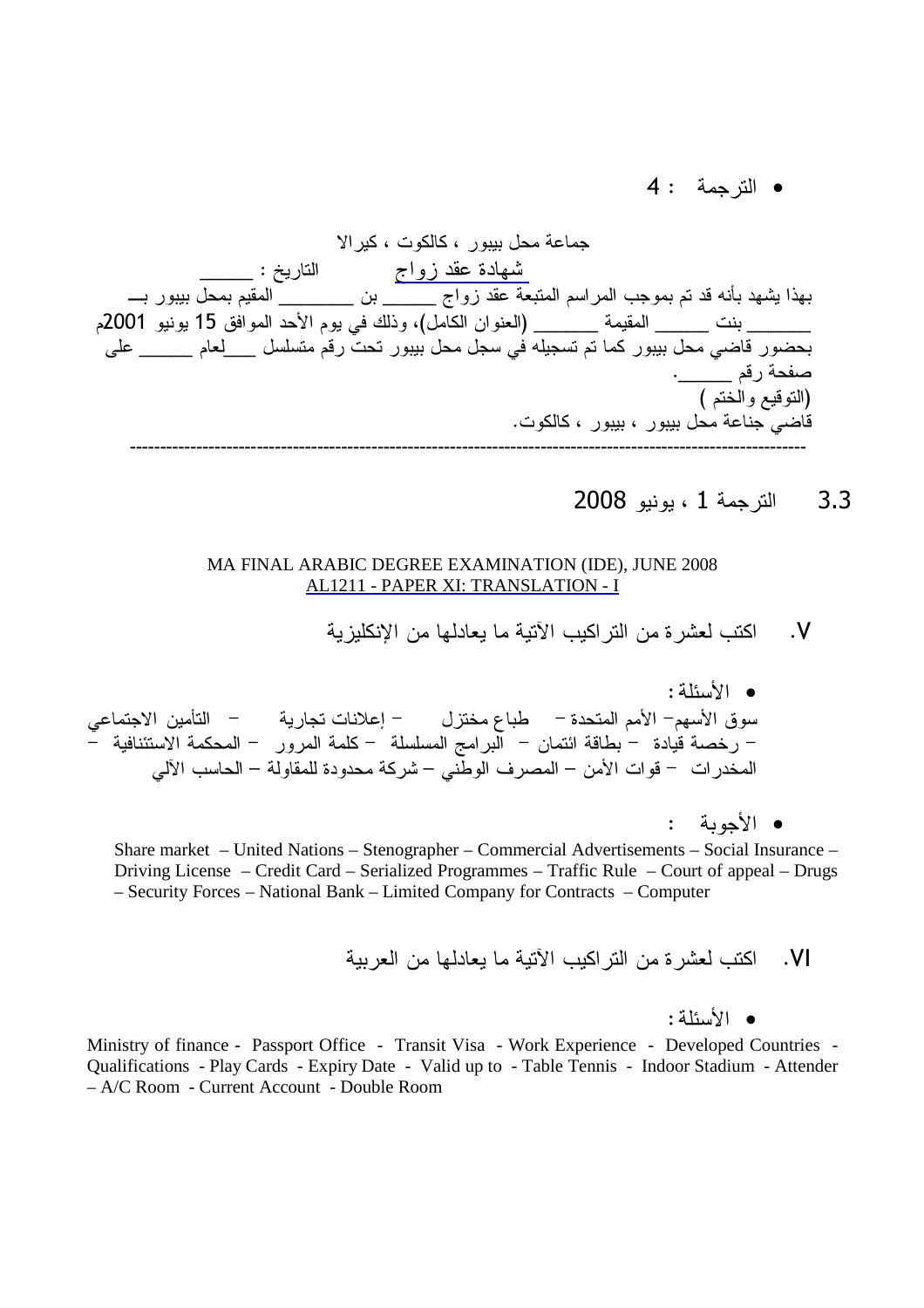• الأحوية : وزارة المالية – مكتب الجوازات – تأشيرة زيارة – خبرة عملية – دول متطورة – مؤهلات – بطاقات لعبة – تاريخ الانتهاء – صالحة لغاية – كرة المَنضدة – الملعب الداخلي – مساعد – غرفة مكيّفة – حساب جار ي – غرفة ذات سريرين

VII. أجب عن الأسئلة الآتية حبث لا تقل عن صفحة واحدة

1. ما هي أقسام الترجمة وما دور كل منها في الحياة الاجتماعية الحديثة ؟ 2. وظيفة الترجمة في تنمية السلام بين الأمم المختلفة والتعارف بينها ؟

> • الأحوية  $\bullet$ 1. الترجمة أنواع ثلاثة رئيسية، وهي:

الترجمة التلخيصية الحرة Free Abridged Translation : وهي أن يستوعب المترجم نصا في لغة مـــن  $\cdot$ .1 عنده ربما نكون مغايرة ومخالفة للنص الأصلي ويحذف ويترك ما لم يستسغه عقله. وهي ترجمة في إيجاز كلام طويل.

الترجمة اللفظية Literal Translation: وهي أن يتناول المترجم كل جملة من النص Source Language  $\cdot$ .2 ويترجم كل كلمة بما يعادله أو يساويه في اللغة المترجم إليها Target Language. الترجمة المعنوية الفنية المعيارية Standard Professional Translation: و هي أن يقر أ المترجم النص قبل بدأ الترجمة يعرف منها قصد الكاتب واتجاه تفكيره، ثم يدير المعنى في ذهنه حتى تتكون العبارات للترجمة. ثم يبدأ الترجمة، ولا يلتزم أن يكون عدد الكلمات في جملته مثل عددها في النص المترجم منه.

3. تعتبر الترجمة منذ القدم، نافذة للتطلع إلى علوم الأمم الأجنبية وأدابها. ولذلك اهتمت بها كل أمة ودولة حسب متطلباتها وقدراتها في كل عصر . كانت الترجمة دعامة مهمة من دعائم النهضة الأوروبية والتهضة العربية العباسية. كانت الترجمة لها الفضل الأكبر في تقصير المسافات الفكرية بين الشعوب والحواجز اللغوية بينها وإيصال اكتشاف علمية وفنية إلى بعضها البعض مما يمهد الطريق لتزاوج الحضارات. ولقد تعاظمت أهمية النرجمة في العصر الحديث، في مجالات العلوم والنكنولوجيات والأدب والنجـــارة والسياســـة والاقتصـــاد وِ الثقافة. يتم الترجمة للدعايات السياسية كما استخدمها الدول الاشتر اكية لنشر مبادئها وسخرت جميع وسائل الإعلام من أجلها، ويتم الترجمة للأغراض التجارية حيث لجأت الشركات العالمية إلى الترجمة لغرض فتح الأسواق العالمية أمام بعضها. أصبحت الترجمة جزءا لا يتجزأ من الثقافة العصرية وتخطى باهتمام بالغ في كافة الدول شرقا وغربا.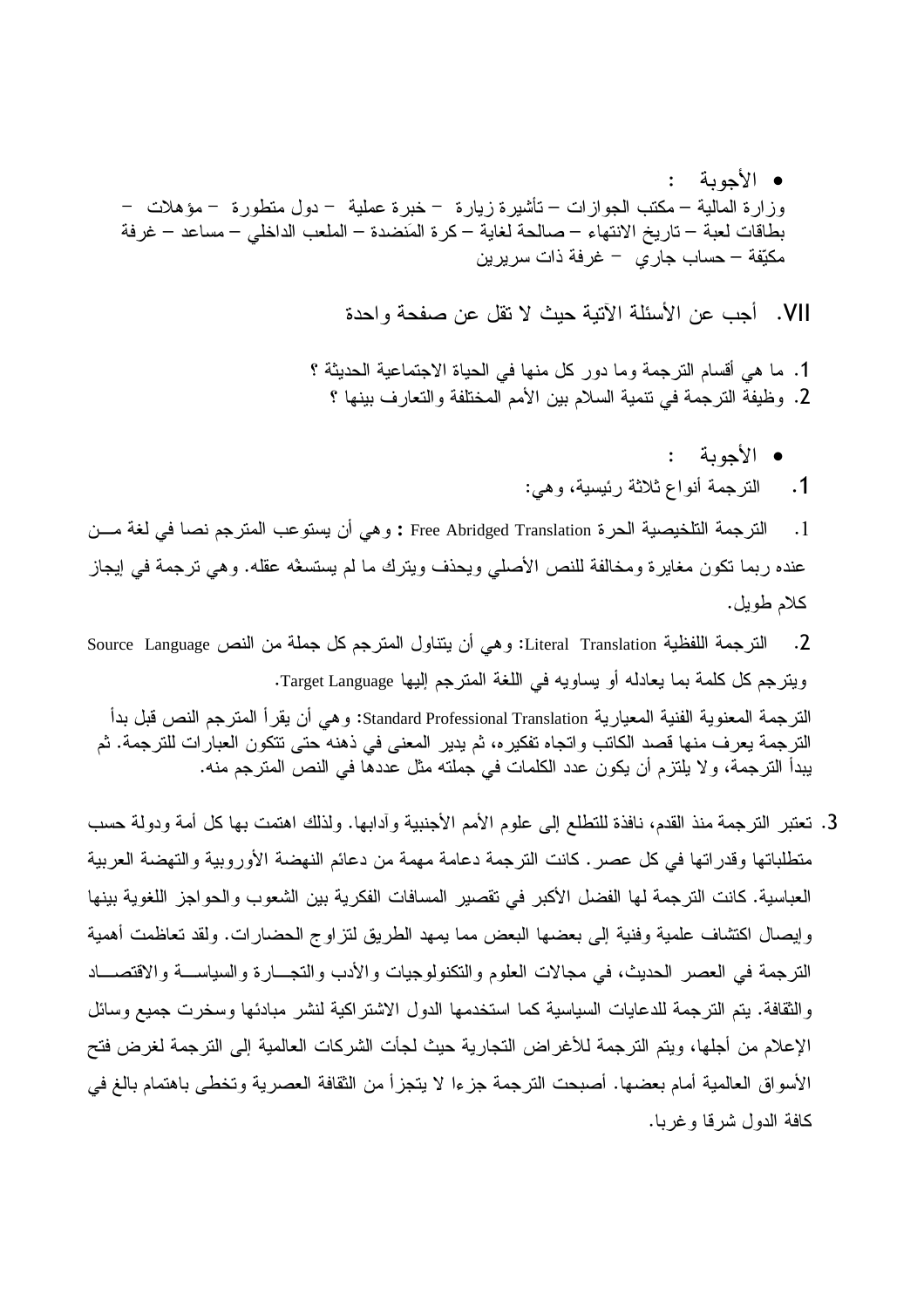VIII. ترجم اثنين من الشهادات المذكور ة فيما أدناه

السؤال : 1

# Form No. 14 See Rule 8 Government of Kerala Department of Panchayaths and Corporations

Name of the local body issuing the certificate: Trivandrum Corporation

## Certificate of Birth

Issued under section 12 of Birth and Death Registration Act of 1969, and Rule 8 of Kerala Birth and Death Registration of 1999.

This is to certify that the following details are taken from the original register for registration of birth and death, Triavandrum Corporation, Trivandrum District, Kerala State

| Name                               |                                                        |  |  |  |
|------------------------------------|--------------------------------------------------------|--|--|--|
| <b>Sex</b>                         | : Male                                                 |  |  |  |
| Date of Birth                      | : 14/03/2008 (Fourteenth March Two thousand and Eight) |  |  |  |
| Place of Birth                     | : ------Hospital, Trivandrum                           |  |  |  |
| Name of Father                     | $\frac{1}{2}$ =============                            |  |  |  |
| Name of Mother                     |                                                        |  |  |  |
| <b>Permanent Address</b>           | : House No. 107/18, Chalai Road, Trivandrum-14.        |  |  |  |
| Registration No.                   | : 1234/08                                              |  |  |  |
| Date of Registration               | : 15/03/08                                             |  |  |  |
| Date of Issue                      | :20/03/08                                              |  |  |  |
| Signature of the Issuing Authority | (Signed)                                               |  |  |  |
| Address of the Issuing Authority   | (Seal)                                                 |  |  |  |

**•** الترجمة : 1

14 /! % 8 /! (! L 
 0 \$
 #
 %
6 /
 \$ : >
 0
 C / 

أصدرت بموجب فقرة 12 من مرسوم تسجيل المواليد والوفيات لسنة 1969م وقانون رقم 8 لمرسوم تسجيل المواليد والوفيات في كير الا لسنة 1999. بموجب هذا يشهد بأن المعلومات الأتية مستخرجة من السجل الأصلي للمواليد الواردة في سجل بلدية ترفاندرام، مقاطعة ترفاندرام، ولاية كيرالا. UUUUU : / الجنس : ذكر تاريخ المميلاد 2008/03/14 (الرابع عشر من شهر مارس لسنة ألفين وثمانية)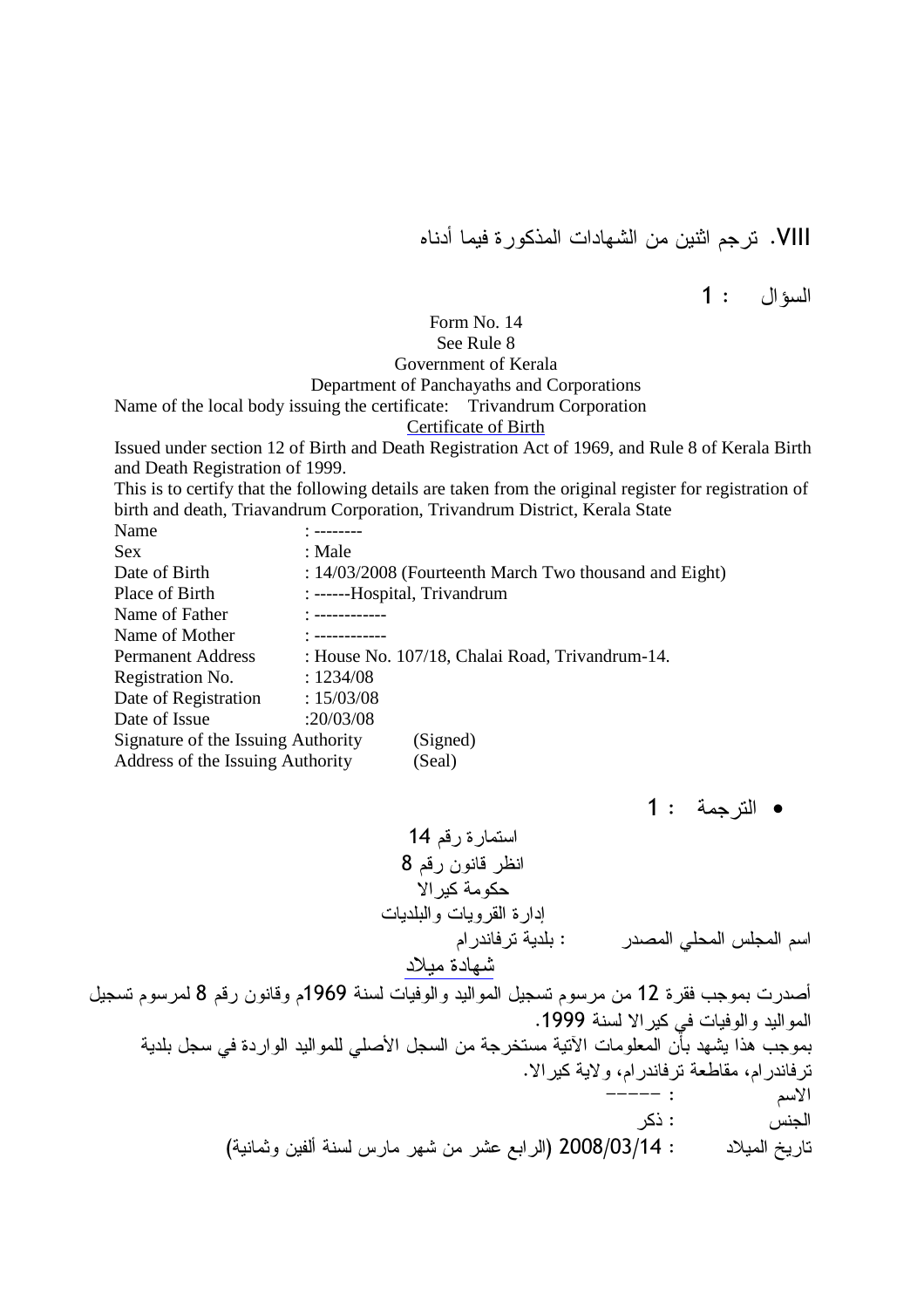/
 G UUUU 24- :"
 ( UUUUUU : 

 / UUUUUU : %

 / /
 G- 7- G18/107 
 /! : /

 ( 08/1234 : /! 2008/03/15 : O 2008/03/20 : 
>
 O ( 1!
) %>
 - 
 1! (/&
) %>
 - 
 (
) 2 :  •

University of Kerala Faculty of Science

The Senate of the University of Kerala makes known that ----- has been admitted to the degree of Bachelor of science he/she having been certified by duly appointed examiners to be qualified to receive the same and having been by them placed in the --- class in part I English, in the ---- class in part II Second Language (----) and in the --- class in part II optional subjects (------ main, ---- and ---- subsidiaries) respectively.

Given under the seal of the university

University buildings, Trivandrum

Vice-Chancellor

 / 
 %E- (5 E 6 / F 6 / ! \_\_\_\_\_\_ (,\$ 
 2 )
 C ( 
N3 \$ %N
 / N
 (,\$ 1\$
 /L
 \$ /E / (N
 (0
 E- K0 / 
 C\$ : /E \$! ( E\$ / F\$ / E" 3: / 3: <")8 
 . 

 S UUUU =
 . 
 =
 S UUUU :(=
 (
 G UUUUU:
 %
) %&

 K=
 S UUUU . 

 2 ) ( UUUUUUUUU . /& 0 > /
 G \$ C

 3 : • السؤال

## **Certificate**

This is to certify that Sri. ……… has undergone a training course in the Finance department of the Ministry for three months from ----- to ----. During this period he has shown a desire to study and talent to learn, and he also bears a high and noble character in dealing with his colleagues and pleasant and graceful approach to his seniors.

<sup>2</sup> : 
 •